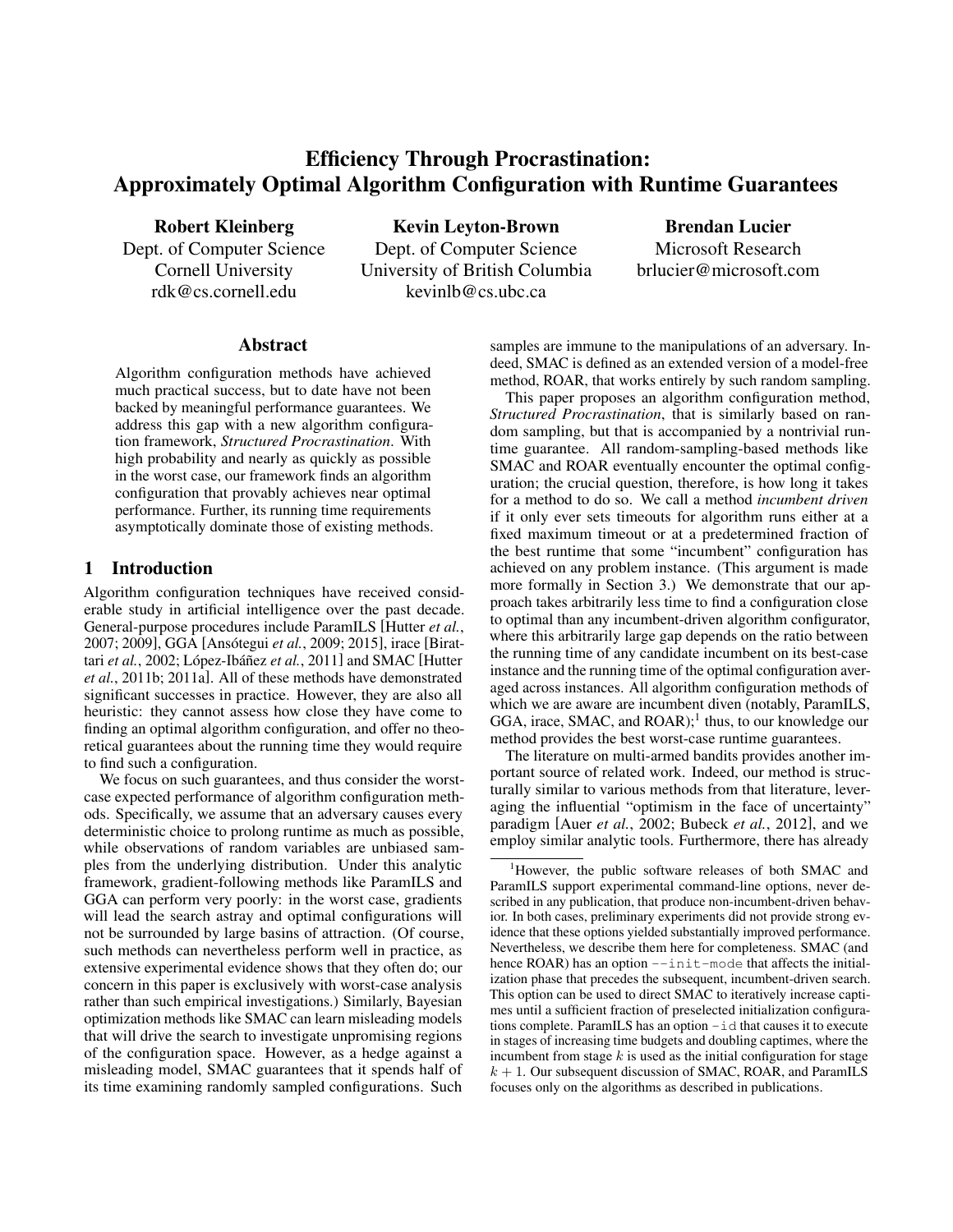been considerable contact between the algorithm configuration and bandits communities, largely in the sphere of hyperparameter optimization [Bergstra *et al.*, 2011; Thornton *et al.*, 2013; Li *et al.*, 2016] and in the literature on bandits with correlated arms that are able to scale to large experimental design settings [Kleinberg, 2006; Kleinberg *et al.*, 2008; Chaudhuri *et al.*, 2009; Bubeck *et al.*, 2011; Srinivas *et al.*, 2012; Cesa-Bianchi and Lugosi, 2012; Munos, 2014]; see also the survey by Shahriari *et al.* [2016]. Nevertheless, the runtime minimization objective of algorithm configuration is crucially different from the more general objective functions targeted in most of the bandits literature. First, our cost of pulling an arm is measured in the same units as the objective function to be minimized; we aim to find the arm with the lowest expected cost (ranging over both instances and random seeds). Second, we have the freedom to set a maximum amount  $x$  we are willing to pay in pulling an arm; if the true cost exceeds  $x$ , we pay only  $x$  but learn only that the true cost was higher. In contrast, in a general bandits setting, pulling arms is an all-or-nothing operation. In most of the literature, all arms simply involve the same, fixed cost. An alternative body of work has variable costs and a fixed overall budget [Guha and Munagala, 2007; Tran-Thanh *et al.*, 2012; Badanidiyuru *et al.*, 2013]; here, however, one always pays the full cost associated with that arm (whether fixed or variable) and observes a sample from the underlying distribution. Because all methods with this property fail to avail themselves of the option to cap long runs before they terminate, these methods are again incumbent driven, and hence our separation theorem applies.

A few methods depart from this paradigm. In some cases, the algorithm can *specify* a maximum cost to be paid when pulling an arm, but never pays less than that specified budget [Kandasamy *et al.*, 2016]. Our setting is different (a run that does not time out costs less than its runtime budget to evaluate), and in the most natural way of translating such algorithms to our setting, they are again incumbent driven. Work by Ganchev *et al.* [2010] is similar because it considers bandits where observations are censored if they exceed a given budget. Nevertheless, this setting is different enough that there is no natural way to map its algorithm onto the algorithm configuration domain: Ganchev *et al.* consider a maximization (rather than minimization) objective; they also choose a vector of "allocations" across many arms at each time step that sum to an exogenously specified amount, rather than choosing only one arm to run for an endogenously specified amount of time.

Finally, the Hyperband algorithm of Li *et al.* [2016] is perhaps the closest to our work. They reason about a setting in which the quality of a hyperparameter configuration can be approximated with increasing fidelity as more time is devoted to assessing it. They propose an approach in which a large number  $n$  of configurations are assessed, each with a time budget  $B/n$ ; the worst half of configurations are discarded; the remaining configurations are given doubled captimes  $(B/0.5n)$ ; and the process continues until only one configuration remains. This whole process runs inside an outer loop that performs a grid search trading off the number of initial configurations *n* against the initial captime  $B/n$  (i.e., holding B constant). Replacing the term "hyperparameter configuration" with "algorithm configuration", this approach would seem applicable

to our setting. Indeed, both Hyperband and our own approach take inspiration from the bandits literature, so this similarity is more than superficial. However, it turns out to be highly nontrivial to fill in the details. First, given the decision to evaluate a configuration for time  $B/n$ , how should this time budget be allocated across the infinite stream of available (instance, seed) pairs? Second, after the allocated runs have completed for configuration  $i$ , how should the measured runtimes—some of which may represent capped runs—be aggregated to form an estimate of i's expected runtime across (instance, seed) pairs? (Li *et al.* require simply that these estimates converge to the correct answer as the time allocated to configuration  $i$ goes to infinity.) Third, when  $i$  is reconsidered with a longer time budget, how should the choices of which runs to preform and which performance estimates to return depend on previous runs? (Li *et al.* do not explicitly propose such dependence, since they consider arbitrary performance functions that do not decompose across (instance, seed) pairs; however, doing better than restarting from scratch at each iteration is critical in our domain, and indeed our core idea of "procrastination" addresses this issue.) We are not aware of any way to answer these questions within the Hyperband framework without obtaining a worst-case bound that is asymptotically worse than ours, and we suspect that it is not possible to do so. Nevertheless, we see our paper's main technical contribution as the adaptation of existing bandits approaches such as Hyperband to the algorithm configuration setting.

In what follows, we define the problem we address more formally (Section 2) and provide a lower bound on the runtime of incumbent-driven algorithm configuration approaches (Section 3). We then present our own approach, Structured Procrastination. We begin by considering the case of a small set of configurations among which we would like to identify the best (Section 4). We then consider large or continuous spaces of configurations, and aim to identify a configuration with performance in the top  $1/\gamma$ -quantile across the set of configurations, where  $\gamma$  shrinks as the algorithm runs (Section 5). In both cases, we show that our procedure approximately optimizes the desired objective with high probability. Its runtime is asymptotically better than the lower bound for incumbentdriven procedures developed earlier; in Section 6 we also show that it is optimal up to a logarithmic factor. Section 7 shows how Structured Procrastination can be extended to work with Bayesian optimization approaches such as SMAC and how it can achieve linear speedups when parallelized.

### 2 Problem Statement

We define an algorithm configuration problem by the 4-tuple  $(N, \Gamma, R, \kappa_0)$ , where these elements are defined as follows.  $N$  is a family of (potentially randomized) algorithms, which we call *configurations* to suggest that a single piece of code instantiates each algorithm under a different parameter setting. We do not assume that different configurations exhibit any sort of performance correlations, and can so capture the case of  $n$ distinct algorithms by imagining a "master algorithm" with a single, n-valued categorical parameter. Parameters are allowed to take continuous values:  $|N|$  can be uncountable. We typically use i to index configurations.  $\Gamma$  is a probability distri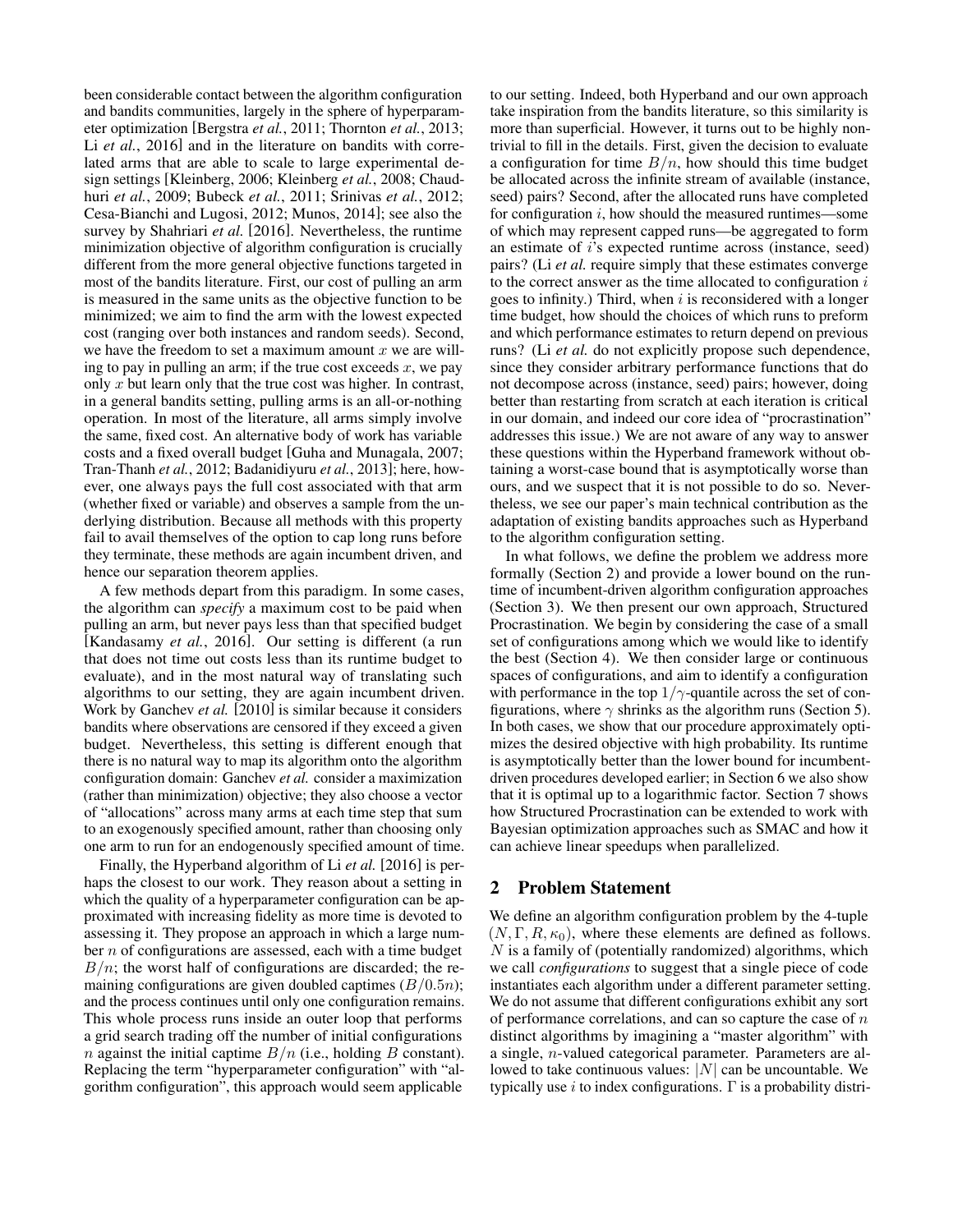bution over input instances. When the instance distribution is given implicitly by a finite benchmark set, let  $\Gamma$  be the uniform distribution over this set. We typically use  $j$  to index (input instance, random seed) pairs, to which we will hereafter refer simply as instances.  $R(i, j)$  is the execution time when configuration  $i \in N$  is run on input instance j. Given some value of  $\theta > 0$ , we define  $R(i, j, \theta) = \min\{R(i, j), \theta\}$ , the runtime capped at  $\theta$ .  $\kappa_0 > 0$  is a constant such that  $R(i, j) \geq \kappa_0$  for all configurations  $i$  and inputs  $j$ .

Informally, our goal is to find a configuration from  $N$  with the minimum average running time over the input space Γ and over its own random seeds. We are allowed to execute any configuration on any input and adaptively terminate any such execution at any time. More precisely, for any timeout threshold  $\theta$ , let  $R_{\theta}(i) = E_{i \sim \Gamma}[R(i, j, \theta)]$  denote the average running time of configuration  $i$ , over distribution  $\Gamma$  of input instances. Fixing some running time  $\bar{\kappa} = 2^{\beta} \kappa_0$  that we will never be willing to exceed, the quantity  $R_{\overline{\kappa}}(i)$  corresponds to the expected running time of configuration  $i$  and will be denoted simply by  $R(i)$ . Given  $\epsilon > 0$ , a basic problem is to find  $i^* \in N$  such that  $R(i^*) \leq (1+\epsilon) \min_i \{\tilde{R}(i)\}\)$ . It will turn out, from the standpoint of worst-case guarantees, that this goal is too ambitious because it is too hard to estimate  $R(i)$  when the running-time distribution of i is very heavytailed. If the average running time is driven by a small set of bad inputs that occur very rarely, but induce configuration  $i$ to run for an astronomical number of steps when they occur, then the only way to accurately estimate the average running time of configuration  $i$  is to run it on enough inputs that we see enough of these "black swans." This pathological scenario leads to worst-case bounds that scale linearly with  $\bar{\kappa}$  even when  $\min_i \{R(i)\} \ll \bar{\kappa}$ ; see Section 6. To avoid an analysis aimed at such pathologies, we relax our objective by allowing the running time of  $i^*$  to be *capped* at some threshold value  $\hat{\theta}$ for some small fraction of (instance, seed) pairs  $\delta$ .

**Definition 2.1** A configuration  $i^*$  is  $(\epsilon, \delta)$ -optimal if there ex*ists some threshold*  $\theta$  *such that*  $R_{\theta}(i^*) \leq (1 + \epsilon) \min_i \{ R(i) \},$  $\mathcal{L}$  and  $\Pr_{j \sim \Gamma} (R(i^*, j) > \theta) \leq \delta$ . *Otherwise*, we say i<sup>\*</sup> is  $(\epsilon, \delta)$ -suboptimal.

Example 2.2 *Consider* 3 *deterministic configurations,* N =  $\{C_1, C_2, C_3\}$ , with  $\Gamma$  *as the uniform distribution over* 1000 *input instances. Runtime is measured in ms, with*  $\kappa_0 = 1$  *and timeout*  $\bar{\kappa} = 2^{20}$ . Configuration  $C_1$  has runtime 10 for all *instances and hence*  $R(C_1) = 10$ *. Configuration*  $C_2$  *has runtime* 1000 *for 10 out of the 1000 instances and runtime* 11 *for the remaining instances; i.e.,*  $R(C_2) = 20.89$ *. Configuration* C<sup>3</sup> *has runtime* 1000 *for 100 input instances, runtime* 100 *for 100 input instances, and runtime 5 for the remaining instances; i.e.,*  $R(C_3) = 114$ *.*  $C_1$  *is optimal. Since*  $R_{11}(C_2) = 11$ *and*  $Pr[R(C_2, j) > 11] = 0.01$ ,  $C_2$  *is* (0.1, 0.01)*-optimal. Since*  $R_5(C_3) = 5 \leq 10$  *and*  $Pr[R(C_3, j) > 5] = 0.2$ *,*  $C_3$  *is*  $(0, 0.2)$ -optimal. Additionally,  $R_{100}(C_3) = 24$  and  $Pr[R(C_3, j) > 100] = 0.1$ , so  $C_3$  is also  $(1.4, 0.1)$ -optimal.

#### 3 Runtime of Incumbent-Driven Procedures

In this section we develop a lower bound on the runtime of what we call *incumbent-driven* approaches, which as discussed above include most widely used algorithm configuration procedures. We describe algorithm configurators' queries of target algorithm runtimes via the subroutine  $\text{Run}(i, j, \theta)$ , which executes configuration  $i$  on instance  $j$  and caps the run if it does not complete after  $\theta$  seconds. This subroutine takes time  $R(i, j, \theta)$ , and returns the value  $R(i, j, \theta)$ .

We say that a search procedure is *incumbent-driven* if, whenever a query  $\text{Run}(i, j, \theta)$  is made, it must be that either  $\theta = \bar{\kappa}$ or  $\theta \ge \text{Run}(i', j', \theta')$  for some query  $\text{Run}(i', j', \theta')$  that was executed previously. Such procedures can be thought of as either performing unconditional algorithm runs (capping only at the maximum runtime  $\bar{\kappa}$ ) or maintaining an 'incumbent' best algorithm and using previously observed runtimes to bound the amount of time needed to run an alternative 'challenger' algorithm before determining which is preferable (as is done, e.g., by the "adaptive capping" mechanisms in ParamILS, ROAR, and SMAC).

Example 3.1 *Consider a discrete set* N *of* n *configurations, indexed so that*  $R(1) < R(2) < \ldots < R(n)$ *. Each configuration's runtime is tightly concentrated around its expectation, so that* i *has runtime nearly* R(i) *on every input instance. Moreover,*  $R_2/R_1$  *is large, meaning that configuration* 1 *is significantly faster than the others. Any incumbent-driven search procedure must begin by choosing a configuration and executing it until completion. Since the configurations are initially indistinguishable, the choice of which to execute is essentially random, so this takes time at least* R2*, with probability at least*  $1 - 1/n$  *(the probability that algorithm* 1 *is not chosen).* 

In comparison to the example above, our search procedure takes time rougly proportional to  $nR_1$ . If n is smaller than the ratio  $R_2/R_1$ , this can be a significant improvement. The same idea can be formalized to show that any incumbent-driven search procedure can experience arbitrarily poor runtime performance with arbitrarily high probability. Here we handle the more realistic setting of a continuum of candidate configurations, by speaking about the fraction of configurations with favorable runtimes; see Section 5 for details.

Theorem 3.2 *For any incumbent-driven search procedure, any*  $\gamma > 0$ *, and any runtimes*  $R_1 < R_2$ *, there is an algorithm configuration problem in which a* γ *fraction of all possible configurations have average runtime no greater than*  $R_1$ *, but with probability at least*  $(1 - \gamma)$  *the search procedure will require time at least*  $R_2$ *.* 

#### 4 The Case of Few Configurations

We now describe our proposed algorithm configuration method. We begin by considering a case where the family  $N$  of configurations is finite and relatively small; we consider the alternative in Section 5. Let  $|N| = n$  and write  $OPT = \min_i R(i)$ . Algorithm configuration in this case boils down to selecting the configuration with smallest expected runtime from a fixed set of alternatives. This problem may seem straightforward: we could simply run every configuration on every instance (capping at  $\bar{\kappa}$ ). The catch is that we care about how long our procedure takes to run. To speed things up, we could sample instances at random from Γ, run every configuration on the sampled instances, and use Chernoff bounds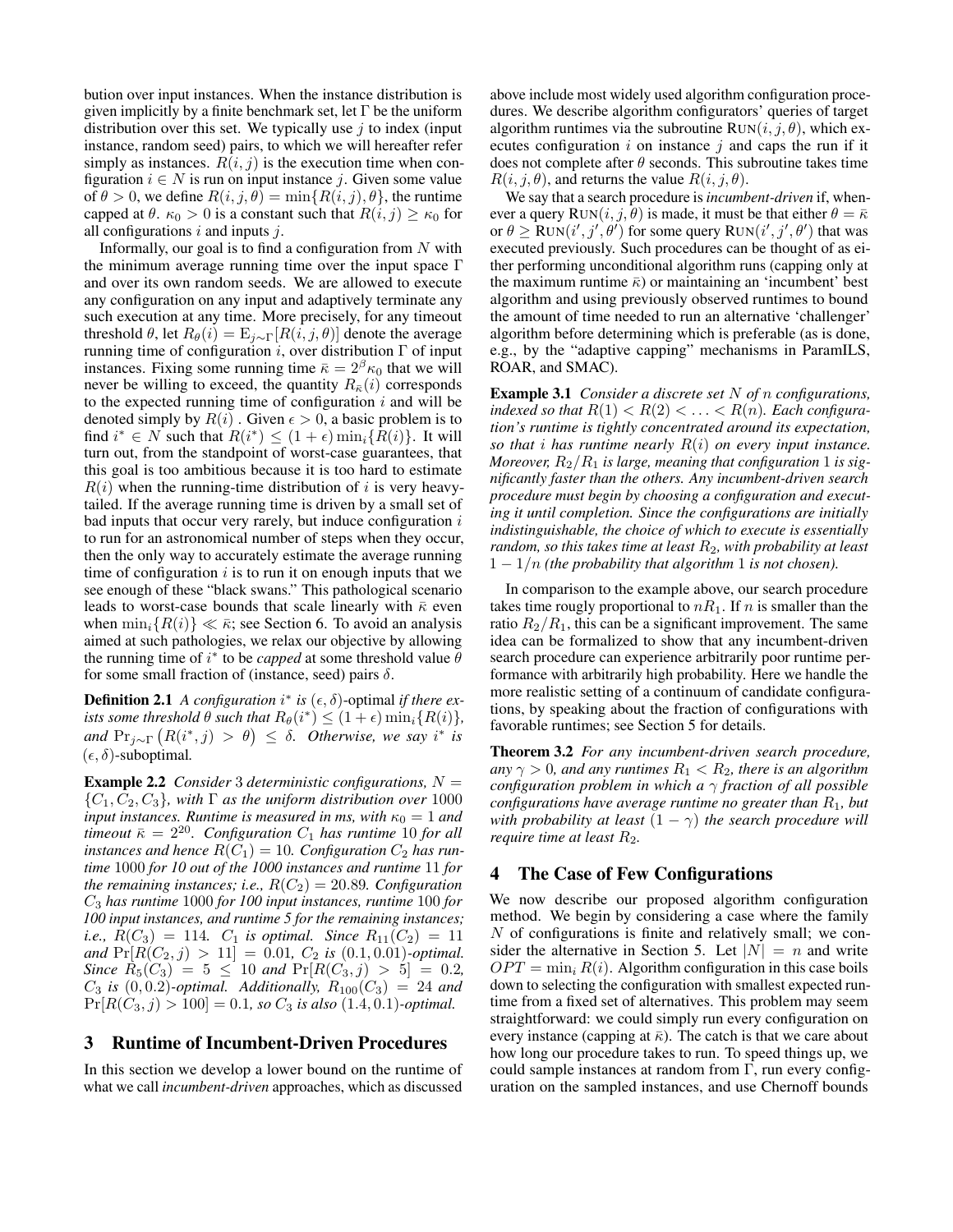Algorithm 1: Structured Procrastination (few configs)

require : Set  $N$  of  $n$  algorithm configurations **require**: Precision parameter  $\epsilon \in (0, \frac{1}{3})$ **require**: Failure probability parameter  $\zeta \in (0, 1)$ **require**: Lower and upper runtime bounds,  $\kappa_0$  and  $\bar{\kappa}$ **require**: Sequence  $j_1, j_2, \ldots$  of (instance, seed) pairs

// *Initializations* 1  $\beta = \log_2(\bar{\kappa}/\kappa_0)$ 2 for  $i \in N$  do  $3 \mid k_i := 0$ 4  $\ell_i := \lceil 12\epsilon^{-2} \ln(3\beta n/\zeta) \rceil$  $5 \mid Q_i := \text{empty double-ended queue}$ 6 for  $\ell = 1, \ldots, \ell_i$  do 7 | |  $R_{i\ell} := 0$ 8 | Insert  $(\ell, \kappa_0)$  at tail of  $Q_i$ // *Main loop. Run until interrupted.* 9 repeat  $\begin{array}{ll} \textbf{10} & i := \mathop{\mathrm{arg\,min}}_{i \in N} \left\{ \frac{1}{k_i}\ \sum_{\ell=1}^{k_i} R_{i\ell} \right\} \end{array}$ 11 Remove  $(\ell, \theta)$  from head of  $Q_i$ **12** if  $R_{i\ell} = 0$  then *// j<sub>e</sub> is a fresh instance* 13  $k_i := k_i + 1$ 

**14**  $q_i := [12e^{-2} \ln(3\beta n(k_i)^2/\zeta)]$ 15 **if**  $\text{RUN}(i, j_\ell, \theta)$  *terminates in time*  $t \leq \theta$  **then** 16 |  $R_{i\ell} := t$ 17 else 18 |  $R_{i\ell} = \theta$ 19 | Insert  $(\ell, 2\theta)$  at tail of  $Q_i$ 20 while  $|Q_i| < q_i$  do | < q<sup>i</sup> do // *Replenish queue* **21**  $\downarrow$   $\ell_i := \ell_i + 1$ 22  $R_{i,\ell_i} := 0$ **23** | Insert  $(\ell_i, \theta)$  at head of  $Q_i$ 24 until *anytime search is interrupted* 25 return  $i^* = \arg \max_{i \in N} \left\{ \sum_{\ell=1}^{k_i} R_{i\ell} \right\}, \delta = \frac{\sqrt{1+\epsilon} q_{i^*}}{k_{i^*}}$ 

to bound the probability that we select an configuration with performance within some given constant factor of optimal. Or we could adopt a racing procedure such as F-Race [Birattari *et al.*, 2002], evaluating configurations round robin and discarding those that statistically sufficient evidence shows are suboptimal (F-Race uses the nonparametric Friedman test). Observe that such racing procedures are incumbent driven.

This work shows that we can do even better, introducing the first algorithm configuration method with worst-case running time guarantees that are superior to all of these procedures. We call our method *Structured Procrastination*, in homage to the eponymous time management technique due to Stanford philosopher John Perry [1996] (for which he received the 2011 Ig Nobel Prize in Literature [Improbable Research, 2011]). In essence, Perry proposes maintaining a set of daunting and apparently important tasks that one procrastinates to avoid, thereby accomplishing other tasks. Eventually, each daunting task is superseded by a new task that is even more daunting, and is completed in its turn.

Similarly, our approach maintains lists of tasks (for each configuration i, a bounded-length queue  $Q_i$  of (instance, captime) pairs describing runs that  $i$  should perform, initialized with instances constructed by randomly sampling from  $\Gamma$  and randomly sampling a seed, and with aggressive captimes of  $\kappa_0$ ), and procrastinates when these tasks prove daunting (need to be retried with doubled captimes). We maintain lower bounds on the expected runtime achieved by every configuration  $i$ , assigning expected runtime of zero to configurations on which no runs have yet been performed and otherwise averaging observed runtimes, treating capped runs as though they completed at their captimes. We then choose the task that we forecast will be easiest: the (instance, captime) pair at the head of the queue corresponding to the configuration  $i$  for which the lower bound on expected runtime is smallest. If the run does not complete within the specified captime, we will double the captime and try again. But doing so is a harder problem, so we procrastinate, adding this task to the tail of queue  $Q_i$ , and instead choosing the easiest available task. The key way this approach differs from past work—and the reason it is not incumbent based—is its reliance on the idea of procrastination: we only ever spend a long time running a given configuration on a given instance after having failed to find any different instance that could be evaluated more quickly.

To run our method, the user must specify a precision parameter  $\epsilon$  (how far solutions can be from optimal), a failure probability  $\zeta$  (the maximum probability with which our guarantees can fail to hold), a maximum amount of time  $\bar{\kappa}$  that any configuration could ever be run, and a minimum amount of time  $\kappa_0$  below which configuration running times can be considered identical. The failures captured by  $\zeta$  are due to the unlikely events that sampled instances are atypical; in our proofs below we bound this failure probability with speciallytailored statistical tests based on Chernoff and union bounds. As discussed above, we will identify  $(\epsilon, \delta)$ -optimal configurations; hence, we must specify  $\delta$ , the fraction of "outlying" instances on which the returned configuration's running time may be capped. Unlike the other parameters, we do not believe that this is one that a user will know how to set in advance. Structured Procrastination thus runs in an anytime manner, gradually reducing  $\delta$ ; when it is stopped, it returns the  $\delta$  for which its guarantee holds. We note that our algorithm does not return the configuration with the best empirical estimate, as might seem most intuitive. Observe that our algorithm could spend most of its time testing one configuration, but right before anytime search is interrupted, a few outliers could inflate its estimate beyond that of a second configuration that received little scrutiny. We could not return the latter configuration and maintain strong statistical guarantees. Instead, our approach amounts to choosing the configuration that was most often the empirically best.

In more detail, for each configuration  $i$  there is a FIFO queue  $Q_i$ , containing pairs  $(\ell, \theta)$  where  $\ell$  is the index of an element  $j_\ell$  in an infinite sequence of i.i.d. samples from the input distribution  $\Gamma$  and  $\theta$  represents twice the timeout threshold that was applied the last time we attempted to run configuration  $i$ on instance  $j_{\ell}$ . (The same sequence is used for every configuration, producing a blocking design [Dean and Voss, 1999].) When  $j_{\ell}$  reaches the head of the queue we will attempt to run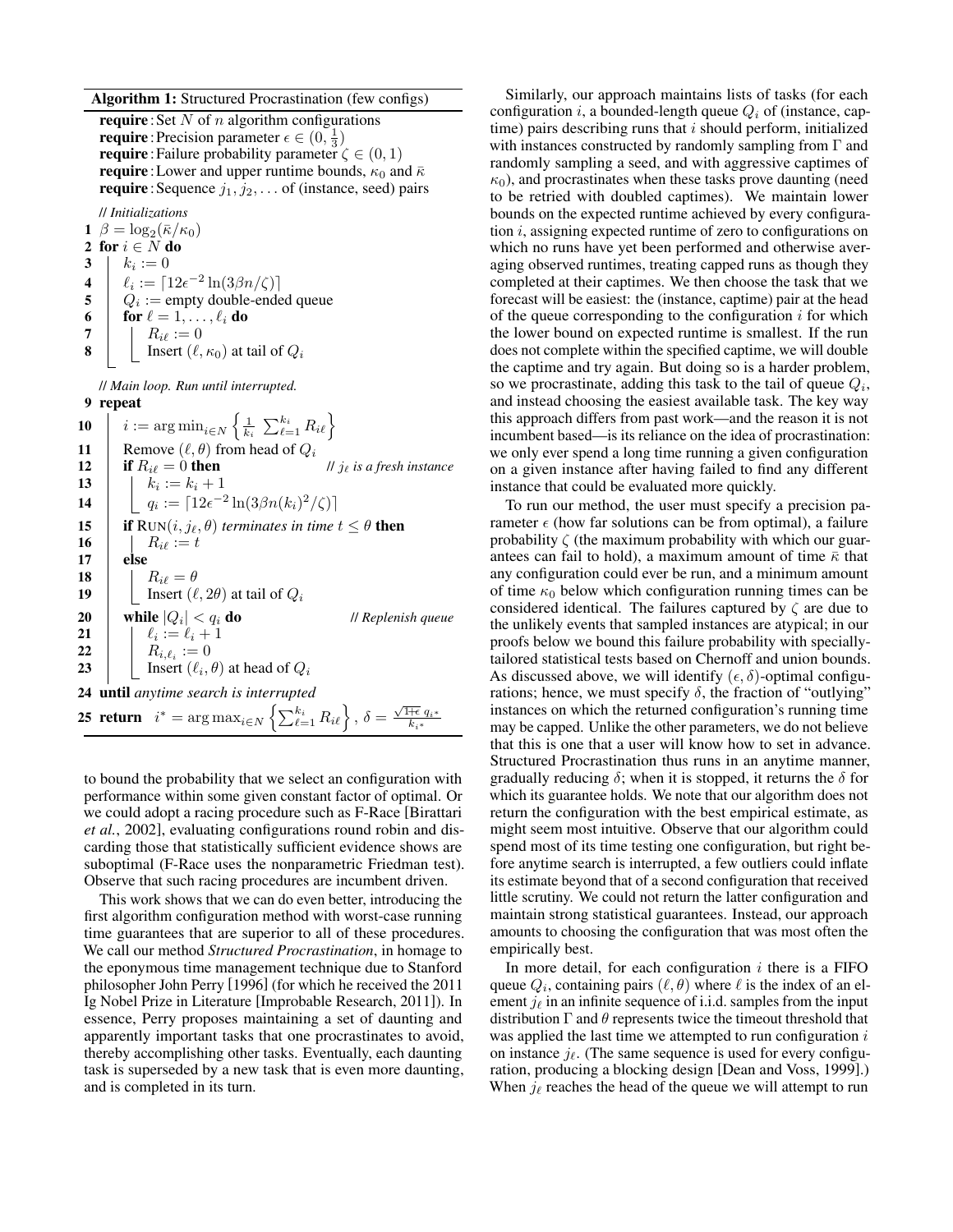it for  $\theta$  steps. In this way, the timeout threshold of any input instance  $j$  progressively doubles until we have successfully completed  $j$ . When an input instance  $j$  completes, we select the next "fresh" instance from the infinite sequence of random instances and insert it into the back of the queue, matching its timeout threshold with that of the element ahead of it. (Occasionally more than one such element is inserted because the desired queue length,  $q_i$ , has increased.) In this way, we ensure three invariants. First, at any point in time, when the head of the queue is a pair  $(\ell, \theta)$ , then all of the elements in the queue have a timeout threshold of either  $\theta$  or  $2\theta$ . Second, each input instance that configuration  $i$  has already finished solving was completed in  $\theta$  or fewer steps. Third, the queue's contents are arranged in non-decreasing order of timeout threshold.

Every instance  $j$  that has ever been inserted into  $Q_i$  is either *fresh, completed, or deferred*, depending on whether the algorithm has never attempted to run configuration  $i$  on instance  $j$ , has run i on j until termination, or has attempted run i on j at least once but all such runs have timed out. The variable  $k_i$ stores the number of completed or deferred instances, whereas  $\ell_i$  stores the number of fresh, completed, or deferred instances. The value  $R_{i\ell}$  stores the amount of time taken by the most recent call to  $\text{Run}(i, j, \theta)$  for the instance  $j = j_{\ell}$ : it equals the capped running time  $R(i, j, \theta)$  if j is completed or deferred, or 0 if *j* is fresh. The quantity  $\frac{1}{k_i} \sum_{\ell=1}^{k_i} R_{i\ell}$  therefore represents the average  $\theta$ -capped running time of all the completed and deferred instances of configuration  $i$ , a quantity which we shall denote by  $R_{\theta}^{\text{emp}}(i)$  henceforth. In each iteration of the main loop, the structured procrastination algorithm selects the configuration with the minimum average capped running time and processes the next element in that configuration's queue.

Example 4.1 *Consider our algorithm's execution on Example 2.2, say with*  $\epsilon = 0.2$  *and failure probability*  $\zeta = 0.1$ *.* There are 3 queues,  $Q_1, Q_2, Q_3$ , corresponding to configu*rations*  $C_1$ ,  $C_2$ , and  $C_3$ . Each queue is initialized with  $\ell_i$ *input instances, which in this example is approximately* 2248*. Note that this is more than the total number of distinct input instances in our example; while we know that the number of inputs is limited, the search procedure does not know this* a priori *and its statistical tests suggest a minimum of this many inputs to yield the desired guarantees.*

*As instances are drawn from the queues (in round-robin fashion, since the configurations appear identical at first), their runtime caps are doubled until we reach threshold* 8*. At this point, assuming events follow expectations, roughly* 80% *of instances in* Q<sup>3</sup> *terminate with a runtime of* 5 *while all other instances time out at 8. This causes*  $C_3$  *to have lower estimated average runtime than*  $C_1$  *or*  $C_2$ *, so Algorithm 1 begins testing instances only from* Q3*. As instances are completed from* C3*'s queue, they are replaced with fresh instances, some of which will also complete with a runtime of* 5*. Any instance that times out is sent to the back of the queue. If the search procedure is terminated at this point,* C<sup>3</sup> *will be returned, and the corresponding* δ *will be greater than* 0.2*.*

*Eventually,* Q<sup>3</sup> *becomes filled with instances that timed out*  $at \theta = 8$ . These instances must then be executed with higher *thresholds, which slowly increases the runtime estimate for*  $C_3$ *. This estimate grows and eventually overtakes the estimates for*

C<sup>1</sup> *and* C2*. Algorithm 1 then resumes testing instances from*  $Q_1$  *and*  $Q_2$ *. Eventually we evaluate instances from*  $Q_1$  *with timeout*  $\theta = 16$ *. At this point, all instances from*  $Q_1$  *terminate with runtime* 10, and eventually the runtime estimate for  $C_1$ *drops below that of*  $C_2$  *and*  $C_3$ *. The search procedure will return*  $C_1$  *if terminated after this point. Note that Algorithm 1 continues to evaluate instances from*  $Q_1$  *until termination. This can be interpreted as searching for outlier instances on which* C<sup>1</sup> *has very poor runtime (which, in this example, do not exist). The longer the search continues, the more rare we conclude such outliers (if any) must be, and correspondingly the value of* δ *returned becomes smaller and smaller.*

To justify this greedy rule of always choosing the configuration with minimum average capped runtime, we will show that, with high probability, we spend only a limited amount of time testing any individual  $(\epsilon, \delta)$ -suboptimal configuration. Consider any configuration i that satisfies  $R(i) > (1 + \epsilon)$ OPT. By Lebesgue's Monotone Convergence Theorem, we know that  $\lim_{\theta \to \infty} R_{\theta}(i) = R(i)$ , so let  $\theta(i)$  be the smallest timeout threshold such that  $R_{\theta(i)} > (1 + \epsilon)$ OPT and  $\theta(i)/\kappa_0$  is a power of 2. We will show that, with high probability, the Structured Procrastination algorithm will never attempt to run configuration *i* with timeout threshold  $\theta(i)$ . This will, in turn, imply an upper bound on the total running time devoted to experimenting with configuration  $i$ . In what follows, given a configuration *i* we will tend to write  $\theta$  for the largest value such that each deferred instance in  $Q_i$  has been executed with a threshold of at least  $\theta$ .

Definition 4.2 *An execution of the Structured Procrastination algorithm is called* clean *if it satisfies the following properties for every configuration*  $i \in N$ , at all times during its execution.

$$
(1+\epsilon)^{-1/2} \Pr_{j \sim \Gamma} \left( R(i,j) > \theta \right) \le \frac{q_i}{k_i} \tag{1}
$$

$$
(1 + \epsilon)^{-1/2} R_{\theta}(i) \le R_{\theta}^{emp}(i) \le (1 + \epsilon)^{1/2} R_{\theta}(i) \tag{2}
$$

Lemma 4.3 *An execution of the Structured Procrastination algorithm is clean with probability at least*  $1 - \zeta$ *.* 

Proof Sketch: We use Chernoff bounds to verify that empirical averages of i.i.d. random variables are unlikely to deviate from their expected values by a factor greater than  $(1+\epsilon)^{\pm 1/2}$ . We adjust the constants in these bounds to account for the fact that the multiplicative error factor is expressed as  $(1 + \epsilon)^{\pm 1/2}$ instead of  $1 \pm \epsilon$ . For (1) we define the random variables by  $X_{\ell} = 1$  if  $R(i, j_{\ell}) > \theta$  and  $X_{\ell} = 0$  otherwise. For (1) we define the random variables by  $X_{\ell} = \frac{1}{\theta} R(i, j_{\ell}, \theta)$ .

During a clean execution, if an iteration of the main loop selects configuration  $i$  in Line 13, then Lemma 4.3 implies

$$
R_{\theta}(i) \le (1+\epsilon)^{1/2} R_{\theta}^{\text{emp}}(i) \le (1+\epsilon)^{1/2} R_{\theta}^{\text{emp}}(i^{\text{opt}})
$$
  

$$
\le (1+\epsilon) R_{\theta}(i^{\text{opt}}) \le (1+\epsilon) \text{OPT}.
$$

This implies that  $\theta \leq \theta(i)$ . Consequently, if we let  $\delta(i)$  denote the fraction of input instances j (under distribution  $\Gamma$ ) that satisfy  $R(i, j) \geq \theta(i)$ , then  $Pr_{i \sim \Gamma}(R(i, j) \geq \theta) \geq \delta(i)$ .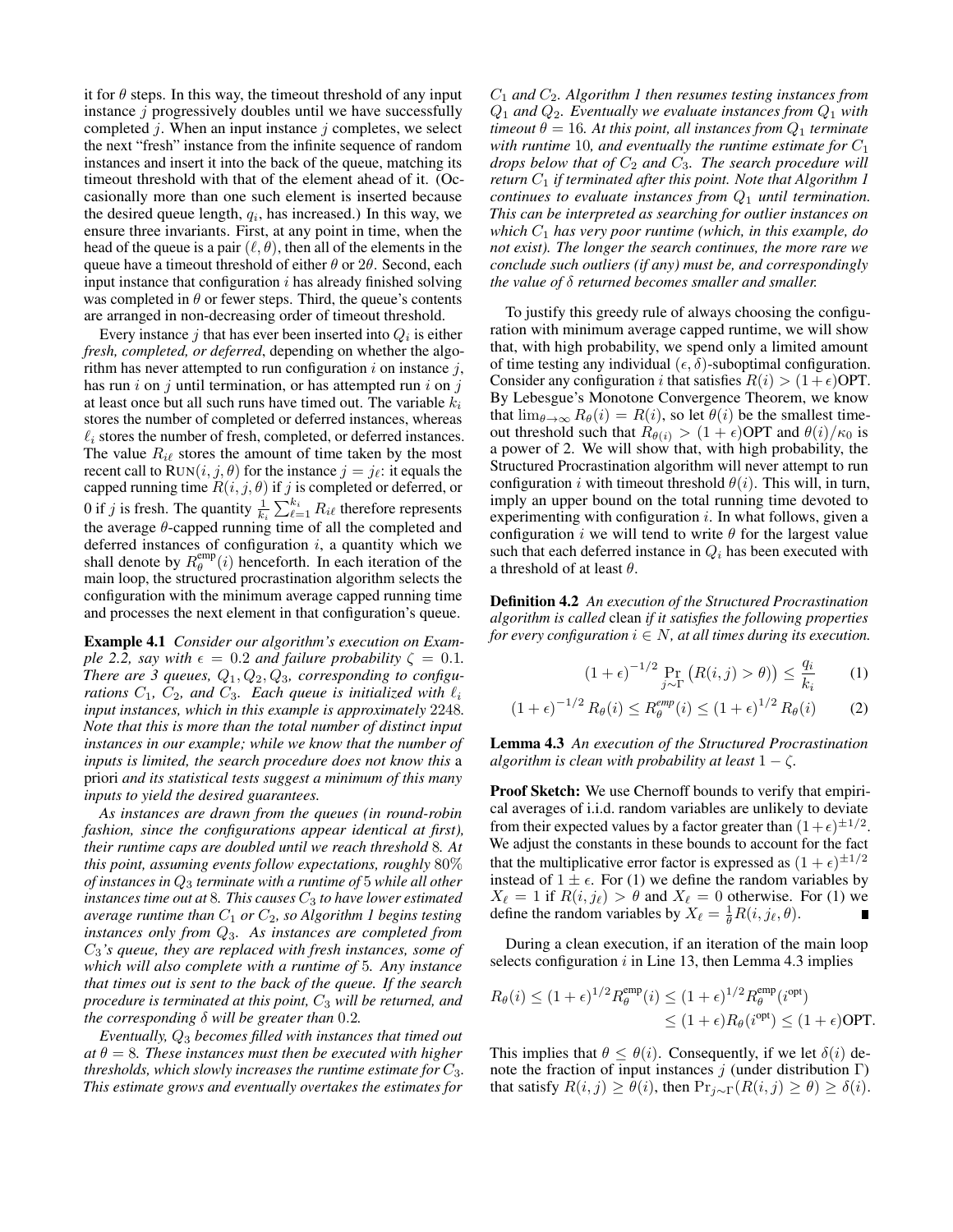Lemma 4.3 now implies that

$$
\frac{q_i}{k_i} \ge (1+\epsilon)^{-1/2} \Pr_{j \sim \Gamma} \left( R(i,j) \ge \theta \right) \ge \frac{\delta(i)}{(1+\epsilon)^{1/2}}
$$
\n
$$
k_i \le \frac{(1+\epsilon)^{1/2} q_i}{\delta(i)} \le \frac{12(1+\epsilon)^{1/2}}{\delta(i)\epsilon^2} \ln \left( \frac{3\beta nk_i^2}{\zeta} \right). \quad (3)
$$

The equation implies an upper bound on  $k_i$ , but it requires a tedious calculation to extract the upper bound because the right side depends on  $k_i$ . Assuming the failure probability parameter  $\zeta$  is less than  $\beta n/600$ , this calculation implies

$$
k_i < \frac{30(1+\epsilon)^{1/2}}{\delta(i)\epsilon^2} \ln\left(\frac{3\beta n}{\zeta\delta(i)\epsilon^2}\right). \tag{4}
$$

Our next theorem shows that for every  $\delta$ , there exists a bounded amount of time after which our algorithm outputs an  $(\epsilon, \delta)$ -optimal configuration with high probability.

**Theorem 4.4** *For any*  $\delta > 0$ *, if an execution of the Structured Procrastination algorithm is halted at any time*

$$
T \ge \frac{104}{\epsilon^2} \ln \left( \frac{3\beta n}{\zeta \delta \epsilon^2} \right) \sum_{i \in N} \min \left\{ \frac{1}{\delta}, \frac{1}{\delta(i)} \right\} OPT
$$

*then it outputs an*  $(\epsilon, \delta)$ -*optimal configuration with probability at least*  $1 - \zeta$ *.* 

**Proof:** With probability  $1 - \zeta$  the execution is clean. We will show that a clean execution running for  $T$  or more steps can never output an  $(\epsilon, \delta)$ -suboptimal configuration. If i is  $(\epsilon, \delta)$ suboptimal then  $\delta(i) \geq \delta$ . Above we have argued that over the entire course of a clean execution,  $k_i$  satisfies the upper bound in (4). The total running time invested in configuration  $i$  up to time  $T$  is  $\sum_{\ell=1}^{k_i} R_{i\ell}$ , which is at most  $3k_i R_\theta^{\rm emp}$ , where  $\theta$  denotes the largest value such that each deferred instance in  $Q_i$  has been executed with a threshold of at least  $\theta$ . Owing to the greedy rule that was used to select configuration  $i$  at that time, we know that the inequality  $R_{\theta}^{\text{emp}}(i) \leq R_{\theta}^{\text{emp}}(i^{\text{opt}})$ held at that time, and hence  $R_{\theta}^{\text{emp}}(i) < (1 + \epsilon)^{1/2} \text{OPT}$  by Lemma 4.3. Multiplying this inequality by (4), and using the fact that  $\epsilon < \frac{1}{3}$ , we find that the total time spent running configuration  $i$  is bounded by

$$
k_i \cdot R_\theta^{\text{emp}}(i) < \frac{104}{\delta(i)\epsilon^2} \ln\left(\frac{3\beta n}{\zeta \delta \epsilon^2}\right) \text{OPT},\tag{5}
$$

leveraging our assumption that  $\epsilon < \frac{1}{3}$ .

Let  $N(\epsilon, \delta) = \{ \text{all } (\epsilon, \delta) \text{-suboptimal configurations} \}.$  Subtracting the right side of (5) for each  $i \in N(\epsilon, \delta)$  from T, the remainder is at least  $|N \setminus N(\epsilon, \delta)| \cdot \frac{104}{\delta \epsilon^2} \ln \left( \frac{3\beta n}{\zeta \delta \epsilon^2} \right)$  OPT. By the pigeonhole principle, at least one of the  $|N \setminus N(\epsilon, \delta)|$  configurations that is  $(\epsilon, \delta)$ -optimal has run for at least  $\frac{104}{\delta \epsilon^2} \ln \left( \frac{3\beta n}{\zeta \delta \epsilon^2} \right)$ time steps before time  $T$ . This is greater than the amount of time that has been invested in running any of the  $(\epsilon, \delta)$ suboptimal configurations, by (5) and the fact that  $\delta(i) > \delta$ for every  $(\epsilon, \delta)$ -suboptimal configuration *i*. Therefore, when the Structured Procrastination algorithm is stopped at time  $T$  and it outputs the  $i^*$  which has run for the greatest total amount of time thus far, if the execution is clean then it will choose an  $(\epsilon, \delta)$ -optimal configuration.

#### 5 The Case of Many Configurations

Our method of choosing among a relatively small set of configurations, while interesting (and useful for what follows), is far from a general algorithm configuration method. The catch is that our runtime guarantee is linear in  $n$ , the number of configurations. This is unavoidable when each configuration must be considered explicitly, since if a configuration is not tried there is no way of being sure that it is not dramatically faster than all others. This is not too high a price to pay when  $n$  is small. In a general algorithm configuration application, however, it is common for parameters to number in the dozens or even hundreds, and furthermore for some parameters to have continuous domains. Thus, an approach based on explicitly testing each configuration cannot work.

We must therefore relax the requirement that we identify a configuration with performance close to that of the very best one—this best configuration could be arbitrarily better than others, and hidden by an adversary in the last part of the search space that we check, making it a 'needle in a haystack' that is effectively impossible to find. Instead, our relaxed objective will be to find a configuration with performance in the top  $|1/\gamma|$ -quantile. (Alternately, we will seek a configuration with performance close to the best one that remains after we exclude the  $\gamma$  fraction of fastest configurations from N, treating rare but exceptionally good configurations as outliers.) Our approach to achieving this relaxed goal is to use a variant of Algorithm 1 to find the (approximately) best configuration from among a set of configurations sampled from the population. This random sample serves as a net with which we search the configuration space. Our search procedure will incrementally tighten this net by sampling additional configurations as necessary. While the Structured Procrastination method from Section 4 improves (i.e., reduces) the parameter  $\delta$  over time, our modified algorithm will gradually reduce both  $\delta$  and the fraction  $\gamma$  of configurations treated as outliers.

Our procedure, given as Algorithm 2, builds on Algorithm 1. It runs in phases, with additional configurations sampled at the end of each phase. Each phase runs approximately twice as long as the last.  $N_p$  is the set of configurations being tested in phase  $p \geq 1$ . When the search procedure is terminated, it returns the configuration that had the longest total execution time in the most recently completed phase. It is parameterized by  $\omega > 0$ , which controls the rate at which  $\delta$  is improved relative to the number of configurations searched: the algorithm will return a configuration that is  $(\epsilon, 1/n^{\omega})$ -optimal with respect to the best configuration in a sample of size  $n$ , where n grows over time.

We are now ready to state the performance guarantee of this modified Structured Procrastination method. Given a set  $N'$ of configurations, write  $\text{OPT}(N') = \min_{i \in N'} R(i)$ .

**Theorem 5.1** For any  $n \geq n_0$  there exists some  $n' \geq n$  such *that if Algorithm 2 is halted at any time*

$$
T \ge \frac{208n^{1+\omega}}{\epsilon^2} \ln\left(\frac{3n^{1+\omega}}{\zeta^2 \epsilon^2}\right) OPT(N')
$$

*where*  $N' = \{i_1, \ldots, i_{n'}\}$  *(from Algorithm 2), then it outputs a configuration that is*  $(\epsilon, n^{-\omega})$ -optimal with respect to N' *with probability at least*  $1 - \zeta$ *.*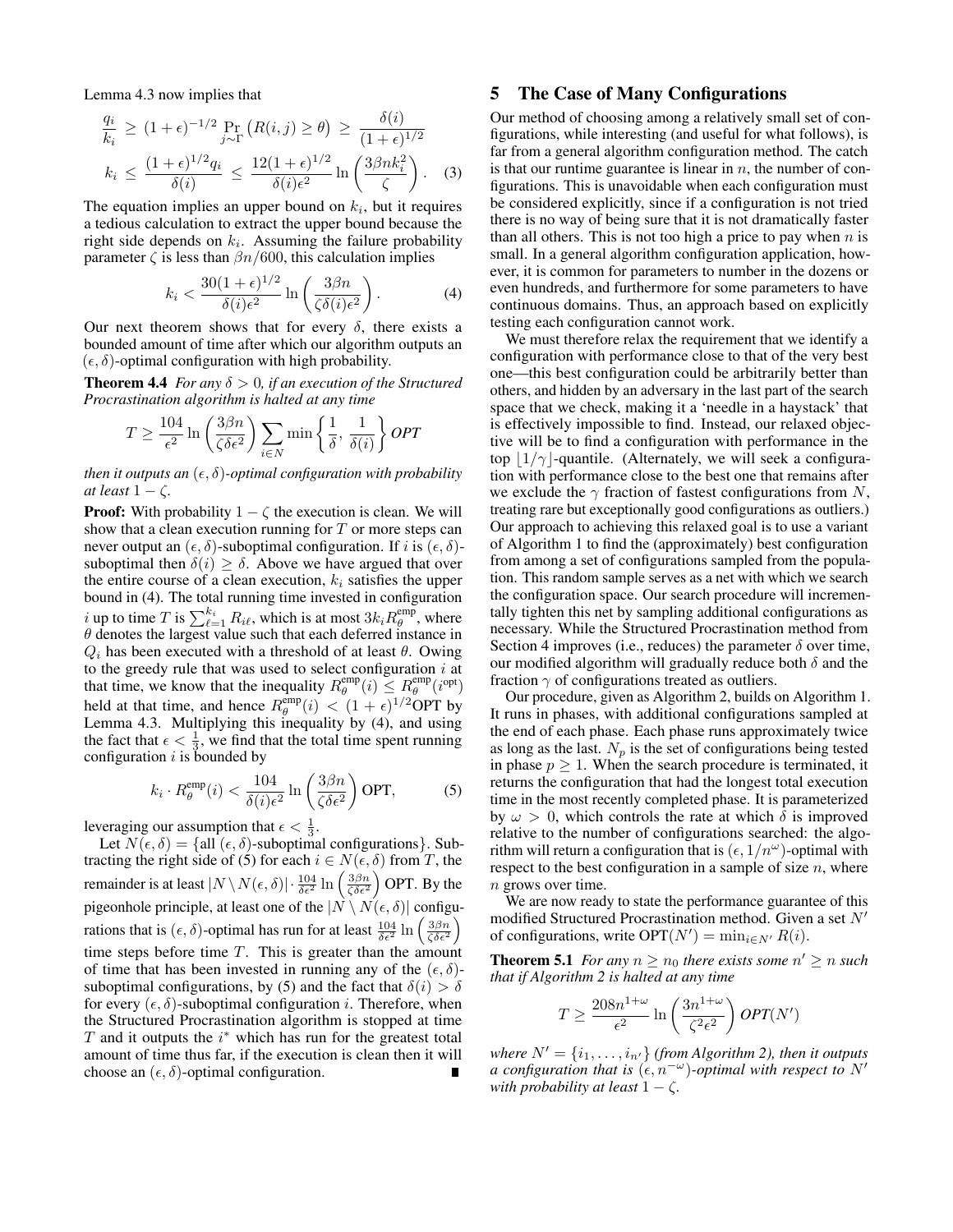Algorithm 2: Structured Procrastination (many configs)

**require**: Minimum number of configurations  $n_0$ **require**: Tradeoff parameter  $\omega > 0$ **require**: Precision parameter  $\epsilon \in (0, \frac{1}{3})$ **require**: Failure probability parameter  $\zeta \in (0, 1)$ **require**: Lower and upper runtime bounds,  $\kappa_0$  and  $\bar{\kappa}$ **require**: Sequence  $i_1, i_2, \ldots$  of configurations **require**: Sequence  $j_1, j_2, \ldots$  of (instance, seed) pairs // *Initializations* **1** Define function  $\mathcal{T}(n) := 40n^{1+\omega} \epsilon^{-2} \ln(3n^{1+\omega}/\zeta^2 \epsilon^2)$ 2  $n := n_0, \ N_0 := \emptyset, \ T:=0, \ \beta := \log_2(\bar{\kappa}/\kappa_0)$ // *Main loop. Run until interrupted.* 3 for  $p = 1, 2, 3, \ldots$  do // *Ensure that we have* n *initialized queues* 4  $N_p := \{i_1, \ldots, i_n\}, T_{ip} := 0$  for all  $i = 1, \ldots, n$ 5 **for**  $i \in N_p \backslash N_{p-1}$  do 6 |  $k_i := 0$ 7  $\left| \quad \right|$   $\ell_i := \lceil 12\epsilon^{-2} \ln(3\beta n/\zeta) \rceil$ 8  $\begin{array}{|c|c|c|} \hline \textbf{8} & \textbf{0} & \textbf{0} \\ \hline \end{array}$  Q<sub>i</sub> := empty double-ended queue 9 for  $\ell = 1, \ldots, \ell_i$  do<br>  $\begin{array}{|c|c|c|c|} \hline 9 & \ldots & \ell_i \text{ do} \ \hline & B_{i\ell} := 0 \end{array}$  $R_{i\ell} := 0$ 11 | Insert  $(\ell, \kappa_0)$  at tail of  $Q_i$ 12 repeat

 $\begin{array}{|c|c|} \hline \textbf{13} & \begin{array}{|c|c|} \hline \end{array} & i := \arg \min_{i \in N} \left\{ \frac{1}{k_i} \sum_{\ell=1}^{k_i} R_{i\ell} \right\} \hline \end{array}$ 14 Remove  $(\ell, \theta)$  from head of  $Q_i$ <br>15 **if**  $R_{i\ell} = 0$  **then 15 if**  $R_{i\ell} = 0$  **then** *// j<sub>e</sub> is a fresh instance* 16 | |  $k_i := k_i + 1$ 17  $\Big| \Big|_{q_i} := \big[ 12\epsilon^{-2} \ln(3\beta n(k_i)^2/\zeta) \big]$ **18 if**  $\text{RUN}(i, j_\ell, \theta)$  *terminates in time*  $t \leq \theta$  **then** 19 | |  $R_{i\ell} := t$  $20$  else 21 | |  $R_{i\ell} := \theta$ **22** | | Insert  $(\ell, 2\theta)$  at tail of  $Q_i$ 23  $\boxed{1}$   $T := T + R_i \ell$  // *Total execution time* 24  $T_{i,p} := T_{i,p} + R_{i\ell}$  // T, restricted to *i* and p<br>25 while  $|O_i| < a_i$  do // Replenish queue  $\label{eq:1} \begin{array}{l} T_{i,p} := T_{i,p} + R_{i\ell} \\ \text{while} \ |Q_i| < q_i \ \text{do} \end{array}$ | < q<sup>i</sup> do // *Replenish queue* **26**  $\vert \cdot \vert \cdot \vert \cdot \ell_i := \ell_i + 1$ 27 | |  $R_{i,\ell_i} := 0$ **28** | | Insert  $(\ell_i, \theta)$  at head of  $Q_i$ 29 | until  $T > \mathcal{T}(n)$ 30  $n := 2^{1/(1+\omega)}n$  // *Increase n for next phase* 31  $p^* := p - 1$  // *Return config that was run most last phase* 32 return  $i^* = \arg \max_{i \in N_{p^*}} \{T_{i,p^*}\}, \delta = \frac{\sqrt{1+\epsilon} \, q_{i^*}}{k_{i^*}}$ 

**Proof:** With probability  $1 - \zeta$  the execution is clean, as described in Definition 4.2. We claim that in a clean execution, after the most recently-completed phase  $p$  prior to termination at time T, we have  $|N_p| \ge n$  and the configuration returned by the procedure is  $(\epsilon, 1/n^{\omega})$ -optimal with respect to the set  $N_p$ . The argument closely follows the proof of Theorem 4.4. The main difference is to consider only execution steps taken in phase  $p$ , when at least  $n$  configurations were under consideration. As in Theorem 4.4 one can bound the number of steps taken by any  $(\epsilon, 1/n^{\omega})$ -suboptimal configuration in phase p, and thereby argue that the configuration that executes for the most steps in phase p must be  $(\epsilon, 1/n^{\omega})$ -optimal.

We can interpret the sample of configurations as a net that searches for potentially rare configurations with good performance. To that end, define  $N_{\gamma}$  to be all configurations except the  $\gamma$  fraction of fastest ones, and write  $\text{OPT}_{\gamma} = \text{OPT}(N_{\gamma})$ for the runtime of the best configuration in  $N_{\gamma}$ .

**Corollary 5.2** *For any*  $n \geq n_0$  *and any*  $\gamma \in (0,1)$ *, if the Structured Procrastination algorithm is run using a random sequence of configurations, and it is halted at any time*

$$
T \ge \frac{208 n^{1+\omega}}{\epsilon^2} \ln \left( \frac{3n^{1+\omega}}{\zeta^2 \epsilon^2} \right) OPT_\gamma
$$

*then with probability at least*  $1 - \zeta - e^{-\gamma n}$  *it outputs a configuration that is*  $(\epsilon, n^{-\omega})$ -*optimal with respect to*  $N_{\gamma}$ 

Proof: We apply Theorem 5.1 and note that the probability that none of the  $\gamma$ -fraction of fastest configurations appear in a uniform sample of *n* configurations is at most  $e^{-n\gamma}$ .

#### 6 Near-Optimality of Runtime

In this section, we show that the worst-case guarantees for Structured Procrastination, Theorem 4.4 and Corollary 5.2, are optimal up to logarithmic factors.

Theorem 6.1 *Suppose an algorithm configuration procedure is guaranteed to select an*  $(\epsilon, \delta)$ -*optimal configuration with* probability at least  $\frac{1}{2}$ *. In the setting with a finite number*  $n =$ |N| *of configurations, the worst-case expected running time of the procedure must be at least*  $\Omega\left(\frac{n}{\delta \epsilon^2} OPT\right)$ *. In the setting with many configurations, letting*  $\delta = n^{-\omega}$  *and*  $\gamma = \frac{\ln 2}{n}$  (so *that*  $1 - e^{-\gamma n} = \frac{1}{2}$ *), the worst-case expected running time of* the procedure must be at least  $\Omega(\frac{n^{1+\omega}}{\epsilon^2})$  $\frac{1+\omega}{\epsilon^2}OPT_{\gamma}$ ).

Proof: Suppose every time an algorithm solves an input instance, it is either a "safe run" that deterministically takes time  $\kappa$  or a "risky run" that either takes  $\kappa$  or  $\kappa/\delta$ , depending on the configuration's random seed. For all configurations, the probability of a risky run is 4 $\delta$ . The probability that  $R(i, j) = \kappa/\delta$ , conditional on the run being risky, is  $\frac{1}{2}$  for most configurations (the "standard" configurations), but for a  $\frac{1}{n}$  fraction of configurations (the "special" configurations), this conditional probability is  $\frac{1}{2} - \epsilon$ . The special configurations will then be the only ones that are  $(\epsilon, \delta)$ -optimal. We will show that in expectation, the search procedure executes at least  $\Omega(\frac{n}{\delta\epsilon^2})$  operations of the form  $\text{RUN}(i, j, \theta)$  where  $\theta > \kappa$ . Since each such operation takes time at least  $\kappa$ , and OPT =  $O(\kappa)$ , this will imply the stated lower bound for  $n$  configurations. The extension to many configurations follows by supposing we have  $n^{1+\omega}$  configurations in total, and  $n^{\omega}$  of them are special, so that with constant probability there is exactly one special configuration among the  $n$  sampled ones.

Before embarking on the proof that the expected number of calls to RUN $(i, j, \theta)$  with  $\theta > \kappa$  is  $\Omega(\frac{n}{\delta \epsilon^2})$ , let us justify this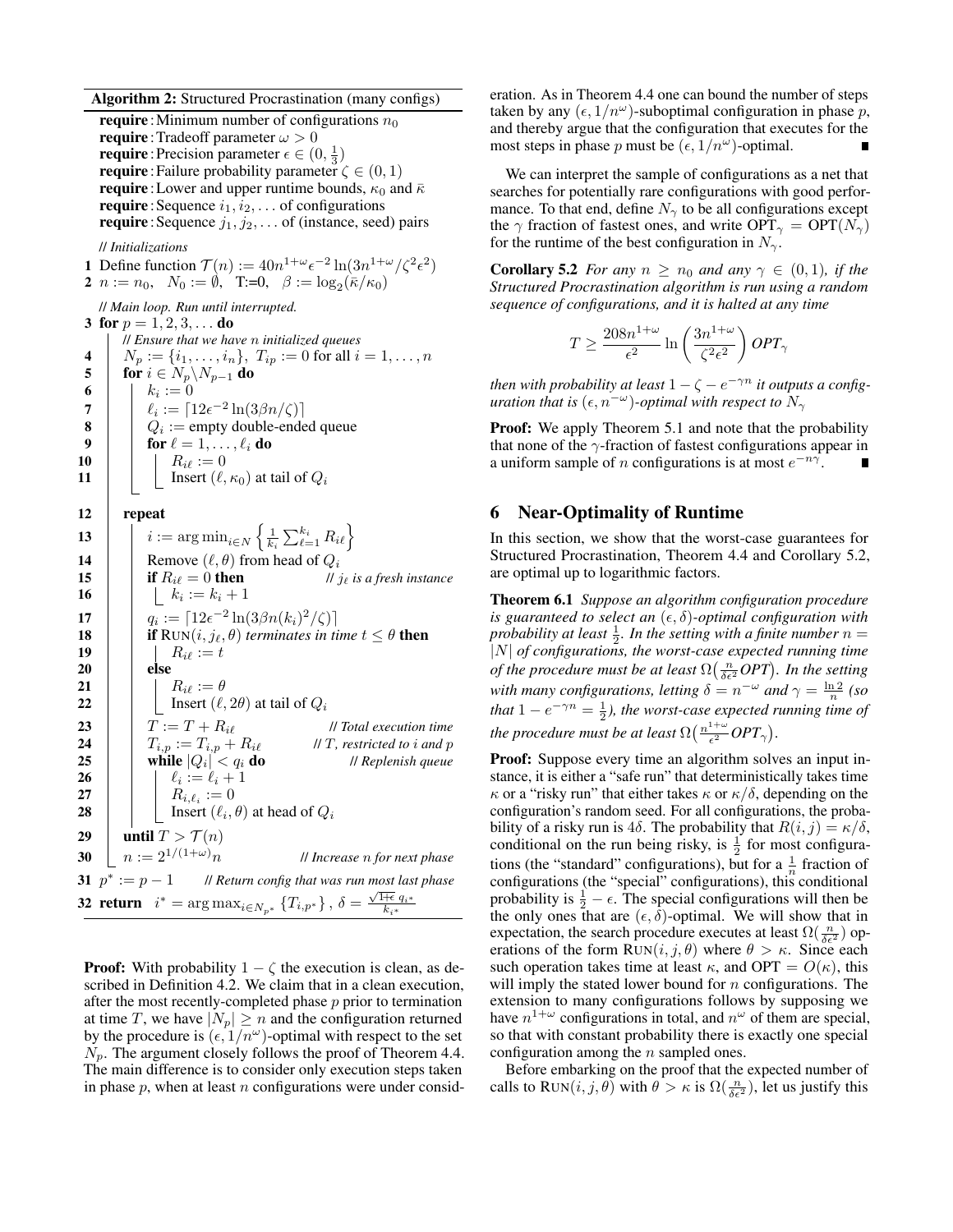bound in intuitive terms. Selecting an  $(\epsilon, \delta)$ -optimal configuration requires (a) searching through enough configurations to find a special one (which explains the factor of  $n$  in the lower bound), (b) running each of the configurations enough times to observe some slow runs (which explains the  $1/\delta$ ), and (c) observing enough slow runs to estimate their occurrence probability to within a  $1 - 2\epsilon$  factor (which explains the  $1/\epsilon^2$ ).

To formalize this reasoning, we define the *history* of an execution of the procedure to consist of the sequence of  $Run(i, j, \theta)$  operations the procedure invoked, along with the running times of those operations. The length- $t$  initial history consists of the first  $t$  elements in this sequence. Fixing a search procedure, let  $Q_0$  (resp.,  $Q_0^t$ ) denote the distribution over histories (resp., length- $t$  initial histories) in a "null model" where all configurations are standard. Now for  $1 \le i \le n$  consider a model in which all configurations are standard except for configuration i, which is special. Let  $Q_i$  and  $Q_i^t$  denote the induced distributions over histories and length- $t$  initial histories, respectively.

For each configuration i let  $p_i$  denote the probability under distribution  $Q_0$  that the search procedure selects configuration *i*. Since  $p_1 + \cdots + p_n = 1$ , if  $n > 2$  then there must be at least one configuration *i* such that  $p_i \leq \frac{1}{3}$ . Under distribution  $Q_i$ , configuration i is the only one that is  $(\epsilon, \delta)$ -optimal, so the search procedure must select it with probability at least  $\frac{1}{2}$ . Hence the total variation distance between  $Q_0$  and  $Q_i$  must be at least  $\frac{1}{6}$ . By Pinsker's Inequality, their KL-divergence is at least  $\frac{1}{18}$ . Using the fact that the sequence  $D_{KL}(Q_0^t || Q_i^t)$ converges monotonically to  $D_{KL}(Q_0||Q_i)$  as  $t \to \infty$ , we obtain  $\sum_{t=1}^{\infty} D_{KL}(Q_0^t || Q_i^t) - D_{KL}(Q_0^{t-1} || Q_i^{t-1}) \ge \frac{1}{18}$ . By the chain rule for KL-divergence,  $D_{KL}(Q_0^t||Q_i^t)$  –  $D_{KL}(Q_0^{t-1} || Q_i^{t-1})$  is simply equal to the conditional KLdivergence of the  $t^{\text{th}}$ -step of the history, given the first  $t - 1$ steps. If step t runs configuration  $i' \neq i$ , or if it is a safe run of configuration  $i$ , then the running time distribution in step t is the same under distributions  $\tilde{Q}_0^t$  and  $Q_i^t$ . Thus, the conditional KL-divergence equals the conditional probability (under  $Q_0$ ) of a risky run of configuration i in step t, times the conditional KL-divergence of the running times in case of a risky run, which is  $\frac{1}{2} \ln(\frac{1}{1-2\epsilon}) + \frac{1}{2} \ln(\frac{1}{1+2\epsilon}) < 4\epsilon^2$ . Summing over  $t \geq 1$ , we find that the expected number of risky runs of configuration i, under distribution  $Q_0$ , must be at least  $\frac{1}{72}e^{-2}$ . Summing over configurations, the expected total number of risky runs is at least  $\frac{n}{72} \epsilon^{-2}$ . Since a run is only risky if the timeout threshold exceeds  $\kappa$ , and then it is only risky with probability  $2\delta$ , the expected number of times any configuration is run with timeout threshold greater than  $\kappa$  must be at least  $\frac{n}{144\delta\epsilon^2}$ , which completes the proof.

# 7 Extensions for Practical Performance

To this point, we have limited ourselves to (uniform) random sampling of the parameter space. While even incumbentdriven random sampling has shown surprising success for algorithm configuration—and, hence, our approach is likely to work even better—considerable evidence in the literature (e.g., contrasting SMAC and ROAR) indicates that it is a good idea in practice to combine sampling with Bayesian

optimization (as in SMAC). There are straightforward ways that our approach could be extended to do this. For example, in the Structured Procrastination method described in Section 5, whenever configurations are added to the pool of samples, one could draw half uniformly and generate the other half using an arbitrary model fit using all previous samples. This does not help in the worst case, of course, but nor does it degrade our worst-case bounds by very much. In effect, we pay no statistical cost for the fact that our model is conditioned on previous observations and obtain a bound as though the random samples were the only configurations considered.

Theorem 7.1 *Suppose that half of the algorithms sampled in Structured Procrastination are generated according to an arbitrary structural model, which in turn depends on previous observations. Then Theorem 5.1 continues to hold with* n *replaced by* 2n *in the upper bound on* T*.*

A second practical extension is from sequential to parallel processing. Structured Procrastination is inherently parallelizable: the main loop repeatedly draws and executes a simulation from a queue. Using the queues as a shared data structure, each parallel processor could repeatedly draw an instance from the queue for a configuration with minimal empirical runtime estimate—locking that (configuration, instance) pair to prevent other processors from considering it in the meantime—and then update that estimate once the execution completes. This can result in a suboptimal configuration being queried more than necessary due to stale empirical runtime estimates. However, this can only result in each element of a configuration's queue being executed one more time than necessary, which at most doubles the total time spent processing any given configuration. This intuition can be leveraged to show that using p processors results in a linear speedup, as long as the procedure runs for long enough that there are more input instances enqueued than there are processors.

Theorem 7.2 *Suppose that Structured Procrastination is executed by* p *processors running in parallel. Then for* n *sufficiently large and*  $n/n_0$  *a power of* 2*, there is a random sample* N<sup>0</sup> *of* n *configurations such that if the elapsed wall clock time is at least*  $T \ge \frac{160n^{1+\omega}}{p\epsilon^2} \ln \left( \frac{3n^{1+\omega}}{\zeta^2 \epsilon^2} \right)$  $\left(\frac{n^{1+\omega}}{\zeta^2\epsilon^2}\right) OPT(N_0)$  then it outputs *a configuration that is*  $(\epsilon, n^{-\omega})$ -optimal with respect to  $N_0$ *with probability at least*  $1 - \zeta$ *.* 

# 8 Conclusions

We have introduced Structured Procrastination, a new method for automated algorithm configuration. Crucially, it depends on the idea of *procrastinating* in the face of potentially hard inputs, rather than solving them to completion when first encountered. Our method is guaranteed to find an approximately optimal algorithm configuration in time that worst-case dominates that of any existing algorithm configuration technique.

Our approach in this paper has been focused purely on the worst case. This is justified by the fact that we obtain a positive result. However, the strong performance of heuristic methods suggests that realistic algorithm configuration settings are not as adversarial as our analysis has assumed. A critical direction for future work is empirically evaluating our techniques and comparing them to existing algorithm configuration methods.